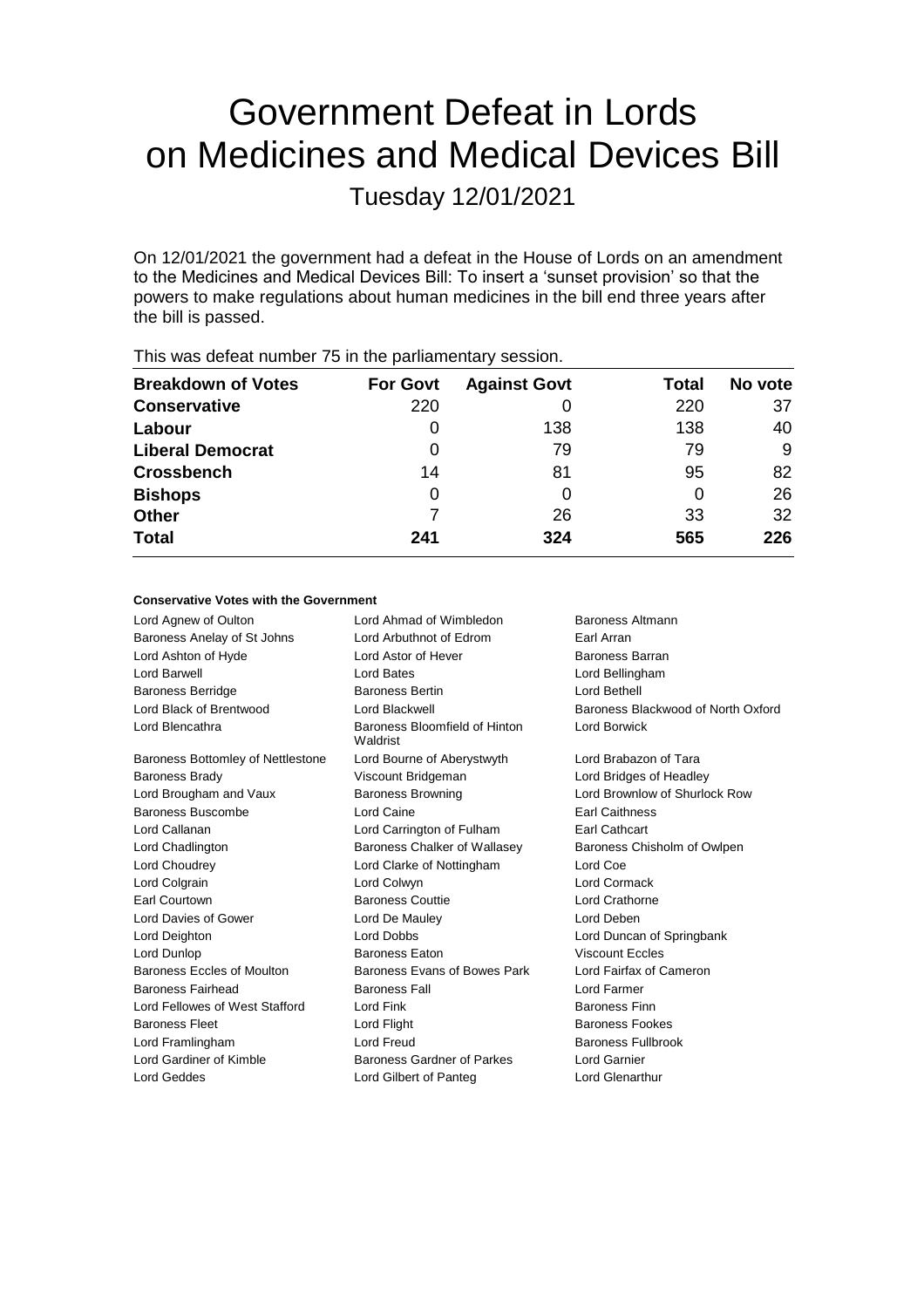Lord Glendonbrook Lord Gold Baroness Goldie<br>
Lord Goodlad **Baroness Coldie**<br>
Lord Goodlad **Baroness Coldie**<br>
Lord Grade of Yarmouth Lord Greenhaldh Lord Grimstone of Boscobel Lord Hague of Richmond Viscount Hailsham Lord Hamilton of Epsom Lord Harris of Peckham Lord Haselhurst Lord Hayward Baroness Helic Lord Henley Lord Herbert of South Downs Lord Hill of Oareford Lord Hodgson of Astley Abbotts Lord Holmes of Richmond Baroness Hooper Lord Horam Lord Howard of Lympne Lord Howard of Rising Earl Howe Lord Howell of Guildford Lord Hunt of Wirral Lord James of Blackheath Baroness Jenkin of Kennington Lord Johnson of Marylebone Lord Jopling Lord Keen of Elie Lord King of Bridgwater Lord Kirkham Lord Kirkhope of Harrogate Lord Lamont of Lerwick Lord Lancaster of Kimbolton Lord Lang of Monkton Lord Lansley Lord Leigh of Hurley Lord Lexden **Lord Lindsay** Lord Lilley **Communication** Lord Lindsay Lord Lingfield **Earl Liverpool** Earl Liverpool **Lord Livingston of Parkhead** Marquess of Lothian **Lord Lucas** Lord Lucas **Lord Mackay of Clashfern** Baroness Manzoor Lord Marland Lord Marlesford Lord Maude of Horsham Lord McColl of Dulwich Lord McInnes of Kilwinning Baroness McIntosh of Pickering Lord McLoughlin Lord Lord Mendoza Baroness Meyer **Baroness Mobarik** Baroness Mobarik Baroness Mone Duke of Montrose **Baroness Morgan of Cotes** Baroness Morris of Bolton Baroness Morrissey **Lord Moynihan** Lord Moynihan Lord Naseby Lord Nash Baroness Neville-Jones Baroness Neville-Rolfe Baroness Nicholson of Winterbourne Baroness Noakes Lord Northbrook Lord Norton of Louth Lord O'Shaughnessy Lord Parkinson of Whitley Bay Lord Patten Baroness Penn Lord Pickles Baroness Pidding Lord Polak Lord Popat Lord Porter of Spalding Lord Price Lord Rana Lord Randall of Uxbridge **Lord Ranger** Lord Ranger **Baroness Rawlings** Lord Reay **Baroness Redfern Baroness Redfern Lord Renfrew of Kaimsthorn** Lord Ribeiro Viscount Ridley Lord Risby Lord Robathan **Baroness Rock** Lord Rose of Monewden Baroness Sanderson of Welton Lord Sarfraz Lord Sassoon Baroness Sater **Baroness Scott of Bybrook** Baroness Seccombe Lord Selkirk of Douglas Baroness Shackleton of Belgravia Lord Sharpe of Epsom Lord Sheikh Baroness Shephard of Northwold Lord Sherbourne of Didsbury Lord Shinkwin Earl Shrewsbury Lord Smith of Hindhead Lord Spencer of Alresford Baroness Stedman-Scott Lord Stewart of Dirleton Lord Strathclyde **Baroness Stroud** Baroness Stroud Baroness Sugg Lord Suri Lord Taylor of Holbeach Lord Tebbit Lord Trefgarne Viscount Trenchard Lord True Lord Tugendhat Viscount Ullswater Lord Vaizey of Didcot Baroness Vere of Norbiton Baroness Verma Lord Vinson Lord Wakeham **Lord Waldegrave of North Hill** Baroness Warsi Lord Wasserman Lord Wei Lord Wharton of Yarm Lord Whitby **Baroness Williams of Trafford** Lord Wolfson of Tredegar Baroness Wyld Lord Young of Cookham Lord Young of Graffham Viscount Younger of Leckie

Lord Grade of Yarmouth Lord Greenhalgh

**Conservative Votes against the Government**

#### **Labour Votes with the Government**

| <b>Labour Votes against the Government</b> |                         |  |  |  |
|--------------------------------------------|-------------------------|--|--|--|
| Lord Allen of Kensington                   | Lord Alli               |  |  |  |
| Lord Anderson of Swansea                   | <b>Baroness Andrews</b> |  |  |  |

Baroness Amos Baroness Armstrong of Hill Top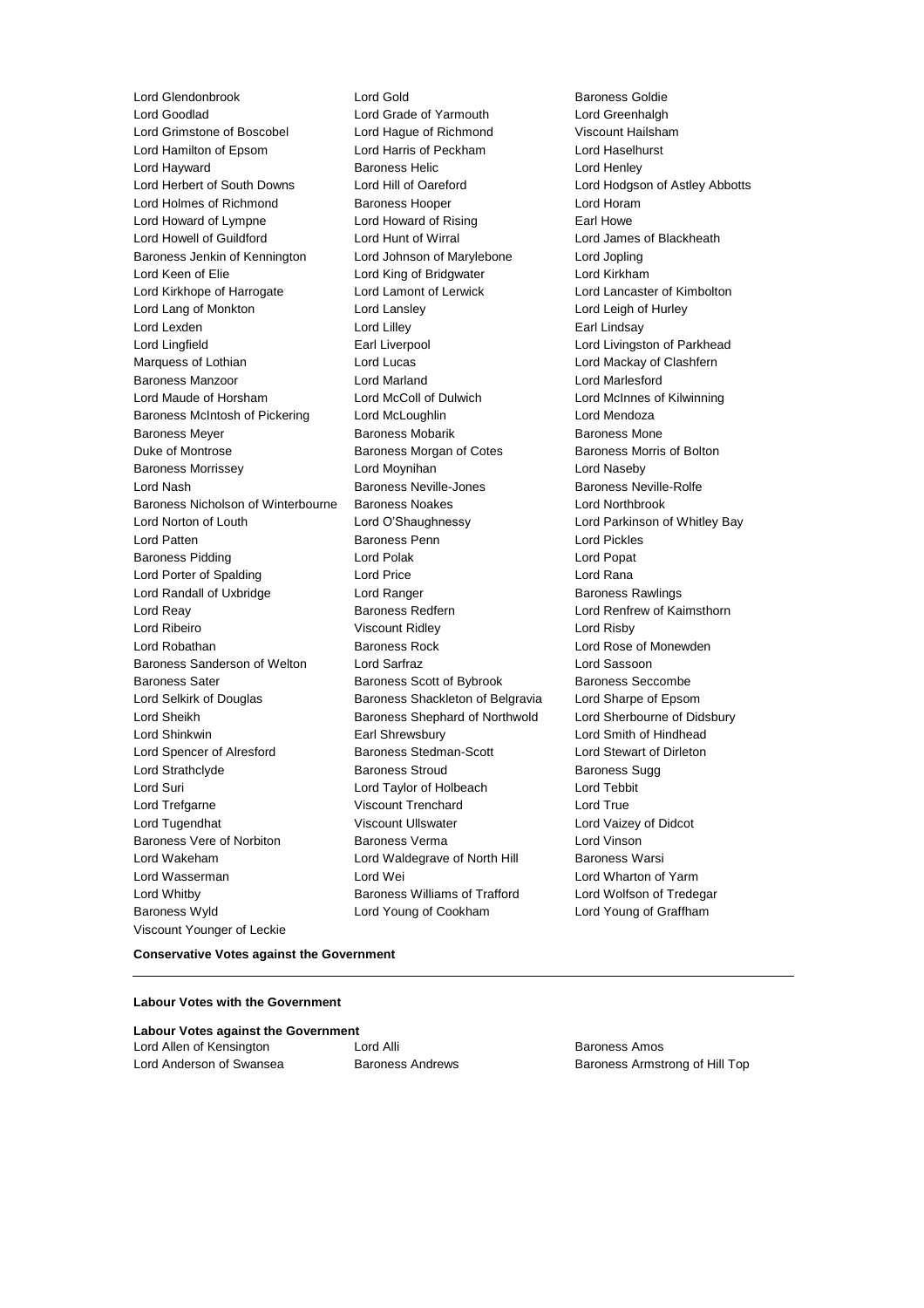Lord Berkeley Baroness Billingham Baroness Blower Lord Blunkett Lord Boateng Lord Bradley Lord Brooke of Alverthorpe **Lord Browne of Ladyton** Baroness Bryan of Partick Lord Campbell-Savours **Lord Carter of Coles** Baroness Chakrabarti Viscount Chandos **Lord Clark of Windermere** Baroness Clark of Kilwinning Baroness Cohen of Pimlico **Lord Collins of Highbury** Baroness Corston Baroness Crawley Lord Davidson of Glen Clova Lord Davies of Oldham Lord Davies of Stamford Lord Davies of Brixton Baroness Donaghy Lord Donoughue Baroness Drake Lord Dubs Lord Eatwell Lord Faulkner of Worcester Lord Filkin Lord Foulkes of Cumnock Baroness Gale Lord Giddens Lord Glasman Baroness Golding Lord Goldsmith Baroness Goudie Lord Grantchester Lord Griffiths of Burry Port Lord Grocott Lord Hain Viscount Hanworth Lord Harris of Haringey Lord Haskel Lord Haworth Baroness Hayman of Ullock Baroness Hayter of Kentish Town Baroness Healy of Primrose Hill Lord Hendy **Baroness Henig** Baroness Henig Baroness Hilton of Eggardon Lord Hollick Lord Howarth of Newport Lord Hoyle<br>
Lord Hunt of Kings Heath **Baroness Jay of Paddington** Baroness Jay of Paddington Lord Jones Lord Jordan Lord Judd Lord Kennedy of Southwark Lord Kestenbaum Baroness Kingsmill Lord Knight of Weymouth Baroness Lawrence of Clarendon Lord Layard Lord Leitch Lord Lennie Lord Levy Baroness Liddell of Coatdyke Lord Liddle Lord Lines Lord Lipsey Baroness Lister of Burtersett Lord MacKenzie of Culkein Baroness Mallalieu Lord Mandelson Baroness Massey of Darwen Lord Maxton Lord McAvoy Lord McConnell of Glenscorrodale Baroness McDonagh Baroness McIntosh of Hudnall Lord McKenzie of Luton Lord McNicol of West Kilbride Lord Mendelsohn Lord Monks Baroness Morgan of Huyton Baroness Morris of Yardley **Lord Murphy of Torfaen** Baroness Osamor Baroness Pitkeathley **Lord Prescott** Baroness Primarolo Baroness Prosser **Baroness Prosser** Lord Puttnam **Baroness Quin** Baroness Ramsay of Cartvale Baroness Rebuck Lord Robertson of Port Ellen Lord Rooker Lord Rosser Lord Rowlands Baroness Royall of Blaisdon Lord Sawyer **Baroness Sherlock** Lord Sikka **Viscount Simon** Baroness Smith of Basildon **Baroness** Smith of Basildon Baroness Smith of Gilmorehill Lord Snape Lord Stevenson of Balmacara Baroness Taylor of Bolton Baroness Thornton Lord Touhig Lord Triesman **Lord Tunnicliffe** Lord Tunnicliffe Lord Turnberg Lord Watson of Invergowrie Lord Watts Lord West of Spithead Baroness Wheeler **Baroness Whitaker** Lord Whitty Baroness Wilcox of Newport Lord Wills Lord Winston Lord Wood of Anfield **Lord Woodley Baroness Young of Old Scone** 

Lord Bach **Baroness Bakewell Baroness Bakewell Lord Bassam of Brighton** Baroness Jay of Paddington Baroness Jones of Whitchurch

#### **Liberal Democrat Votes with the Government**

#### **Liberal Democrat Votes against the Government** Lord Addington Lord Alderdice Baroness Bakewell of Hardington

Baroness Barker **Communist Baroness Benjamin** Lord Beith **Baroness Benjamin** Baroness Bonham-Carter of Yarnbury Baroness Bowles of Berkhamsted Lord Bradshaw Baroness Brinton Lord Bruce of Bennachie Lord Burnett Baroness Burt of Solihull Lord Campbell of Pittenweem Lord Chidgey Lord Clement-Jones **Lord Dholakia Baroness Doocey** Baroness Featherstone Lord Foster of Bath Lord Fox

Mandeville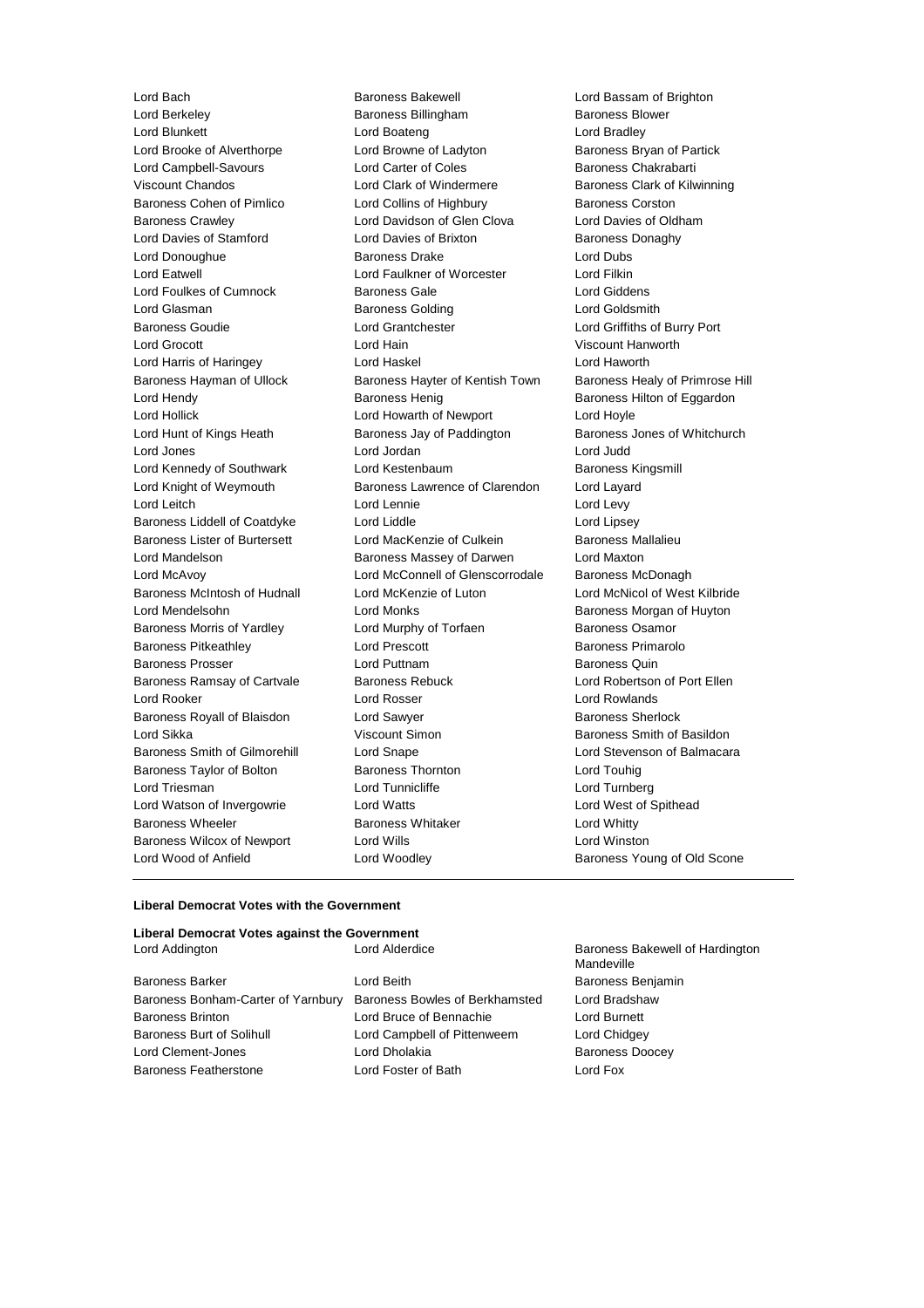Baroness Garden of Frognal Lord German Lord Goddard of Stockport Lord Greaves Baroness Grender Baroness Hamwee Baroness Harris of Richmond Baroness Humphreys Lord Hussain Baroness Hussein-Ece **Baroness** Janke Baroness Janke Baroness Jolly Lord Jones of Cheltenham Baroness Kramer Lord Lee of Trafford Baroness Ludford Lord Marks of Henley-on-Thames Lord McNally Baroness Miller of Chilthorne Domer Lord Newby **Baroness Northover** Baroness Northover Lord Oates Lord Paddick Lord Palmer of Childs Hill Baroness Parminter **Baroness Pinnock** Lord Purvis of Tweed Baroness Randerson Lord Razzall Lord Redesdale Lord Rennard Lord Roberts of Llandudno Baroness Scott of Needham Market Lord Scriven Lord Sharkey Baroness Sheehan Lord Shipley **Baroness Smith of Newnham** Lord Stephen Lord Stoneham of Droxford Lord Storey Lord Strasburger Baroness Suttie Lord Taverne Lord Taylor of Goss Moor Lord Teverson **Baroness Thomas of Winchester** Lord Thomas of Gresford Baroness Thornhill Viscount Thurso Lord Tope Lord Tyler Baroness Tyler of Enfield Lord Verjee Lord Wallace of Saltaire **Baroness Walmsley Communist Conduct And Millis of Knaresborough** Lord Wrigglesworth

# **Crossbench Votes with the Government**

**Crossbench Votes against the Government**

Lord Powell of Bayswater **Lord Rowe-Beddoe** 

Lord Geidt **Baroness Grey-Thompson** 

Lord Broers **Lord Cameron of Dillington** Lord Carey of Clifton Lord Carlile of Berriew Lord Carrington Lord Cromwell **Baroness Falkner of Margravine** Lord Greenway Baroness Hogg **Lord Lord Janvrin** Lord Janvrin Lord Mawson

Lord Aberdare Lord Adebowale Lord Alton of Liverpool Lord Berkeley of Knighton Lord Best Lord Bichard Baroness Boothroyd Baroness Boycott Viscount Brookeborough Baroness Brown of Cambridge Lord Brown of Eaton-under-Heywood Baroness Bull Lord Butler of Brockwell Baroness Butler-Sloss Baroness Campbell of Surbiton Lord Chartres **Earl Clancarty** Earl Clancarty **Baroness Clark of Calton** Viscount Colville of Culross **Earl Cork and Orrery Construct Colville Constant** Earl Cork and Orrery Baroness Coussins Baroness Cox Lord Craig of Radley Viscount Craigavon Lord Crisp Lord Curry of Kirkharle Lord Dannatt Baroness Deech Baroness D'Souza Lord Eames Lord Field of Birkenhead **Baroness Finlay of Llandaff** Lord Freyberg<br>
Lord Geidt **Baroness Grey-Thompson** Lord Hannay of Chiswick Lord Harries of Pentregarth Baroness Hayman Baroness Hollins Lord Hope of Craighead Baroness Hunt of Bethnal Green Lord Judge Lord Kakkar Lord Kerr of Kinlochard Lord Kerslake Lord Kilclooney Lord Krebs Lord Laming Lord Lisvane Lord Macpherson of Earl's Court Lord Mair Baroness Manningham-Buller Baroness Masham of Ilton Baroness Meacher Baroness Murphy Baroness Neuberger Baroness O'Loan Lord Pannick **Lord Patel Baroness Prashar Lord Patel Baroness Prashar** Lord Ramsbotham Lord Ravensdale Lord Rees of Ludlow Lord Russell of Liverpool Earl Sandwich Lord Singh of Wimbledon Lord Smith of Kelvin Duke of Somerset Lord St John of Bletso Baroness Stern Lord Stirrup Lord Thomas of Cwmgiedd Lord Thurlow Lord Trevethin and Oaksey Lord Vaux of Harrowden Lord Walker of Aldringham Baroness Watkins of Tavistock Baroness Wheatcroft Lord Wilson of Dinton **Lord Wilson of Tillyorn** Baroness Young of Hornsey